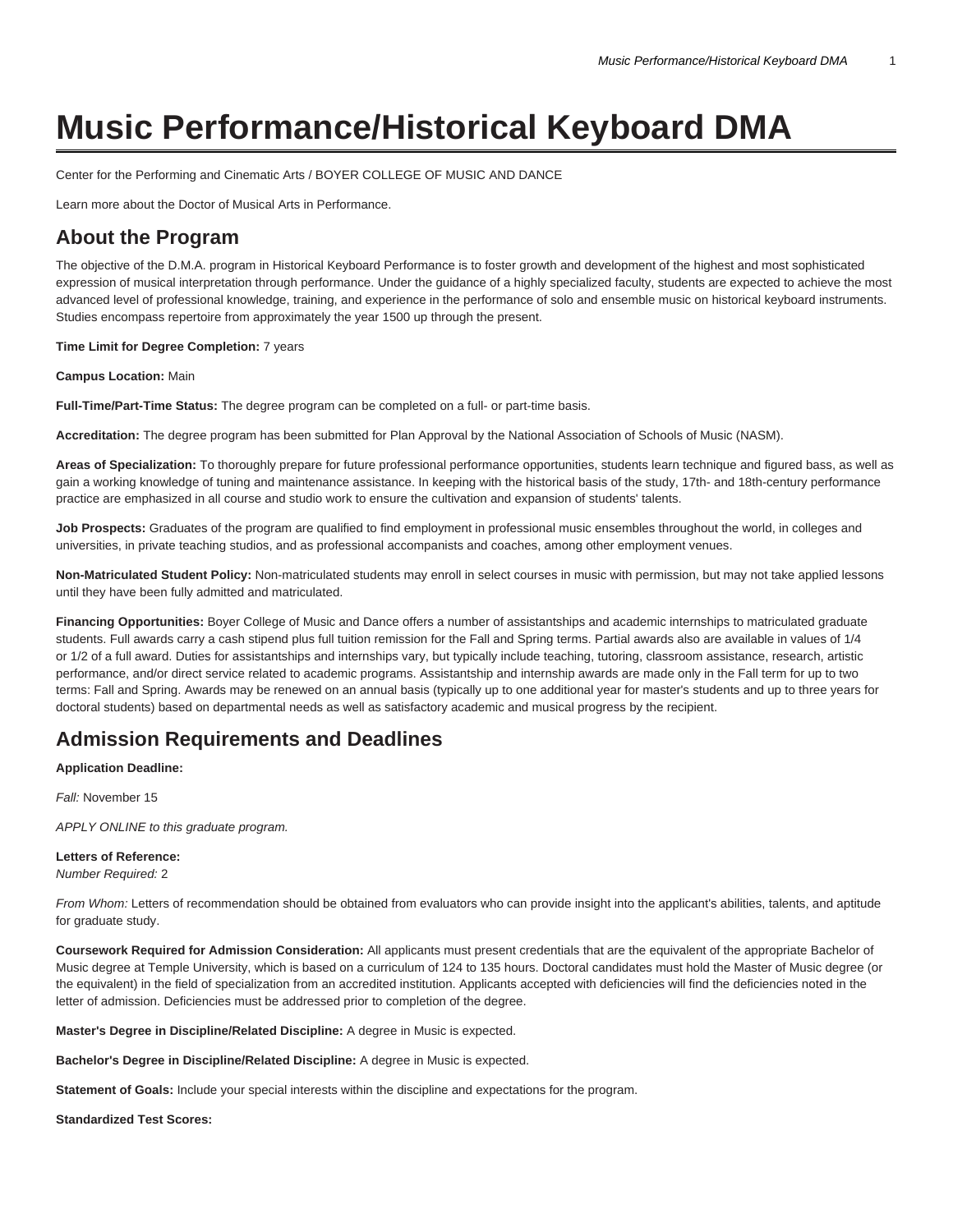Applicants who did not earn both their baccalaureate and a master's degree from an institution in the United States must report scores for a standardized test of English that meet these minimums:

- TOEFL iBT: 100
- TOEFL Essentials: 10.5
- IELTS Academic: 7.0
- PTE Academic: 68

**Prescreening Video and Audition:** Applicants submit a prescreening video via [Acceptd](https://app.getacceptd.com/templeboyer/). This recording may contain representative movements of the audition material, with the majority of the material having been recorded within the last 12 months. Video recordings of accompanied works must have piano or orchestral accompaniment.

If preliminary approval is granted, an in-person live audition is arranged. Audition repertoire requirements include:

- Repertory representing at least three different styles, chosen from German, French, Italian, English, or Iberian works composed prior to 1800.
- Sight-read a simple basso continuo line.

Memorization is not required.

Note that video recordings alone are not acceptable for admission, except in the case of students living outside the United States. In this case, applicants must submit a video recording of complete works.

**Scholarly Paper:** Applicants must upload a scholarly paper to [Acceptd](https://app.getacceptd.com/templeboyer/).

**Interview:** Applicants are interviewed by the department chair at the time of the live audition.

**Resume:** Current resume required.

**Writing Examination:** An on-site Writing Examination is required as part of the doctoral admissions process. Remedial coursework may be required.

**Advanced Standing:** The D.M.A. program in Music Performance consists of 54 discrete credits taken beyond the master's degree. At the time of admission, the entire master's degree serves as advanced standing credits. These credits are not counted toward the 54 required credits of the doctoral degree. However, students may transfer into the doctoral program up to 12 additional graduate credits in coursework taken beyond the master's degree. Typically, this coursework is reviewed after admission to the D.M.A. degree and must be approved by the major advisor and the Associate Dean. The maximum number of advanced standing credits awarded is 30.

#### **Additional Requirements:**

- 1. Include with the application a repertoire list indicating works previously studied. The list should indicate which of the works were performed publicly and, if possible, where and when they were performed.
- 2. Show transcript evidence at the master's level in the area of bibliographical resources in music. If no transcript evidence is available, students must take MUST 8701 Research in Music in addition to the 9 required credits within the Music Studies area.
- 3. Show transcript evidence at the master's level in the area of performance practices. If no transcript evidence can be presented, students must take up to 6 credits of MUSC 8477 Baroque Keyboard Performance Practice and/or MUSC 8478 Classical Keyboard Performance Practice .

**Other:** Due to the large number of applications for admission and the competitive nature of its music programs, the College admits only a portion of its applicants. In addition to the general admissions credentials required of all Temple University graduate applicants, specialized admission criteria (i.e., auditions, portfolios, interviews, recommendations, departmental term papers, and standardized examinations) are very heavily weighted in admission decisions of the Boyer College of Music and Dance. Graduate applicants may be rejected for admission for failing to obtain the required level of proficiency in any one area of the specialized admission criteria regardless of the level of success in meeting the Temple University general admission criteria. In addition to the level of success demonstrated in the above-mentioned criteria, a final admission factor is the College's Optimum Enrollment Policy. This policy may preclude the admission of any student who meets the minimum requirements.

# **Program Requirements**

#### **General Program Requirements:**

Number of Credits Required Beyond the Master's: 54

Required Courses:

| Code                | <b>Title</b>                             | <b>Credit</b> |
|---------------------|------------------------------------------|---------------|
| <b>Core Courses</b> |                                          | <b>Hours</b>  |
| <b>MUSC 8441</b>    | Seminar in Early Keyboard Instruments I  | 3             |
| <b>MUSC 8442</b>    | Seminar in Early Keyboard Instruments II | 3             |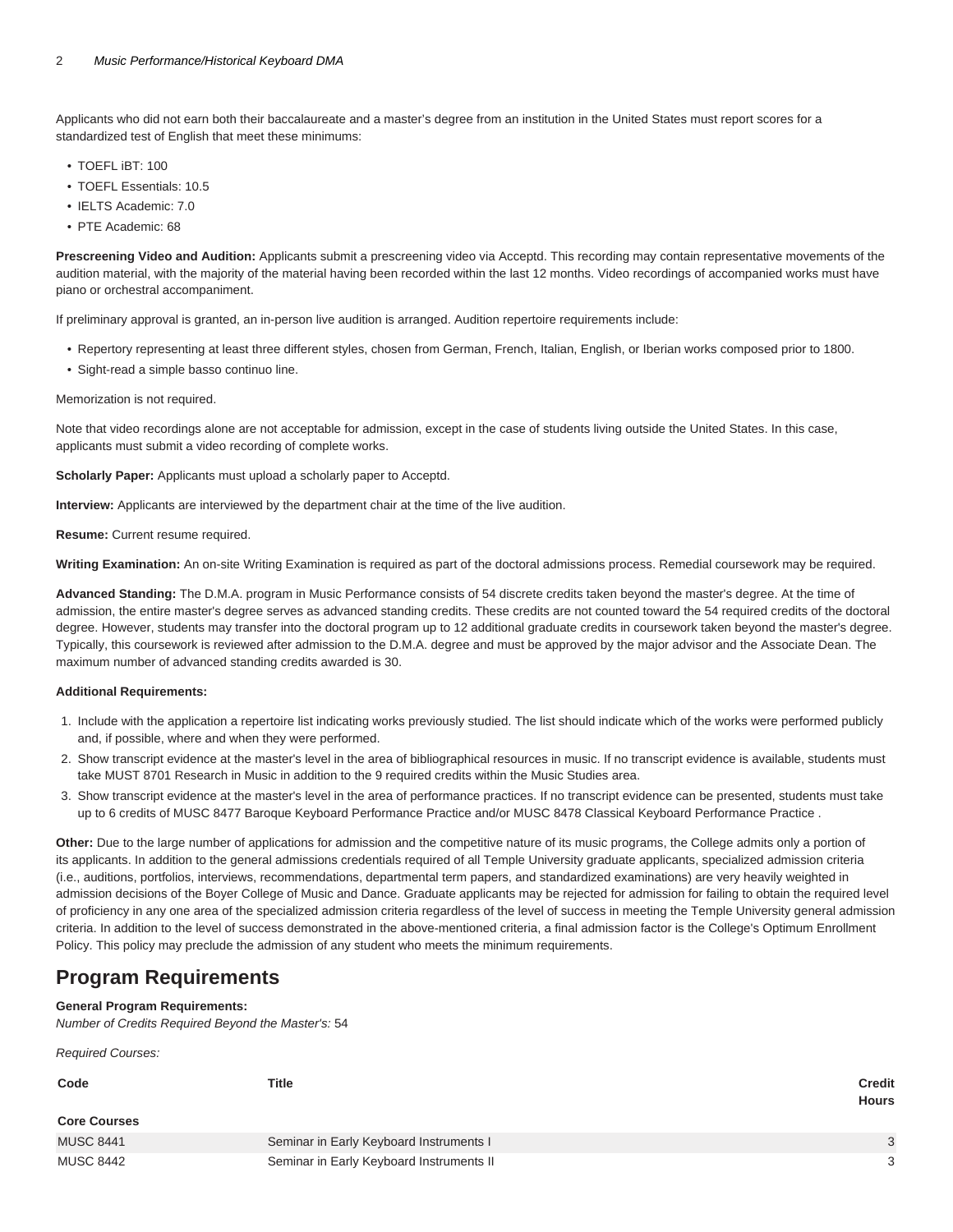| <b>Total Credit Hours</b> |                                                            | 54           |
|---------------------------|------------------------------------------------------------|--------------|
| <b>MUSC 9999</b>          | Monograph Research                                         | 6            |
| <b>Research Course</b>    |                                                            |              |
| Electives <sup>1</sup>    |                                                            | 12           |
| <b>MUST 9701</b>          | Doctoral Seminar Analysis, Interpretation, and Performance | 3            |
| <b>MUSC 9984</b>          | <b>DMA Final Recital</b>                                   | $\mathbf{1}$ |
| <b>MUSC 9784</b>          | DMA Performance with Orchestra                             | 1            |
| <b>MUSC 9701</b>          | Doct Perf Practice I                                       | 3            |
| <b>MUSC 9684</b>          | <b>DMA Lecture-Recital</b>                                 | 1            |
| <b>MUSC 9452</b>          | Keyboard Literature-Doctoral                               | 2            |
| <b>MUSC 9451</b>          | Keyboard Literature-Doctoral                               | 2            |
| <b>MUSC 9384</b>          | <b>DMA Chamber Recital</b>                                 | $\mathbf{1}$ |
| <b>MUSC 9351</b>          | <b>Performance Traditions</b>                              | 3            |
| <b>MUSC 9134</b>          | Historical Keyboard Instruments Major/Doctoral             | 3            |
| <b>MUSC 9124</b>          | Historical Keyboard Instruments Major/Doctoral             | 3            |
| <b>MUSC 9114</b>          | Historical Keyboard Instruments Major/Doctoral             | 3            |
| <b>MUSC 9104</b>          | Historical Keyboard Instruments Major/Doctoral             | 3            |
| <b>MUSC 9011</b>          | Doctoral Chamber Music                                     | $\mathbf{1}$ |
|                           |                                                            |              |

Select from graduate courses in Music Studies (at least 6 credits), Performance Practice, Ensemble, Independent Study, or Special Topics. Advisor permission required.

#### **Recitals:**

1

- 1. Solo public recital, no later than completion of MUSC 9134, with advisor approval
- 2. Chamber Music Recital (MUSC 9384)
- 3. Lecture Recital (MUSC 9684)
- 4. Performance with Orchestra (MUSC 9784)
- 5. Final Doctoral Recital (MUSC 9984)

#### **Additional Requirements:**

All degree credits are to be earned at Temple University.

#### Written Entrance Examinations:

All doctoral students must take written entrance exams prior to or during the first term of doctoral study. Candidates who fail the entrance examinations the first time may, upon application to the Associate Dean for Graduate Studies of the Boyer College of Music and Dance, be permitted to take the examinations a second time. A third opportunity is not allowed.

To continue registration in the doctoral program beyond the second term of study, all portions of the examinations must be passed or the appropriate review courses (or the equivalent, as determined by the examining department) must be in progress. Students planning to take the written examinations should request a list of dates from the graduate secretary and submit a written request to the Associate Dean one month prior to the administration date.

- 1. Music History Exam: A general examination covering the history of music is administered. Questions relative to forms, styles, and periods of music are included. It is expected that all examinees are acquainted with the standard literature of music.
- 2. Harmony Exam: This exam involves completion of a harmonic excerpt in advanced chromatic idiom and the creation of a bass line with figuration (figured bass) in Baroque style.
- 3. Counterpoint Exam: From a given motive, approximately 20 measures of imitative counterpoint in three parts are to be completed.
- 4. Form and Analysis Exam: A score is provided at the examination that requires analysis of specified passages.
- 5. Literature and Pedagogy Exam: This examination focuses on the literature and pedagogy of the instrument of specialization.
- 6. Writing Sample: A 90-minute examination of the student's ability to write at the doctoral level is conducted. Examination topics are of a general nature.

#### Diagnostic Recital:

A diagnostic recital is required and must be performed before a faculty jury at the conclusion of the first term of study. The candidate must contact her/ his advisor to arrange the jury. The recital consists of a full program, approximately 45 minutes in length, and may include the performance (with music) of a new composition that is presented to the applicant for study 48 hours in advance of the jury. An analysis of repertoire and technical needs results.

#### Continuous Registration: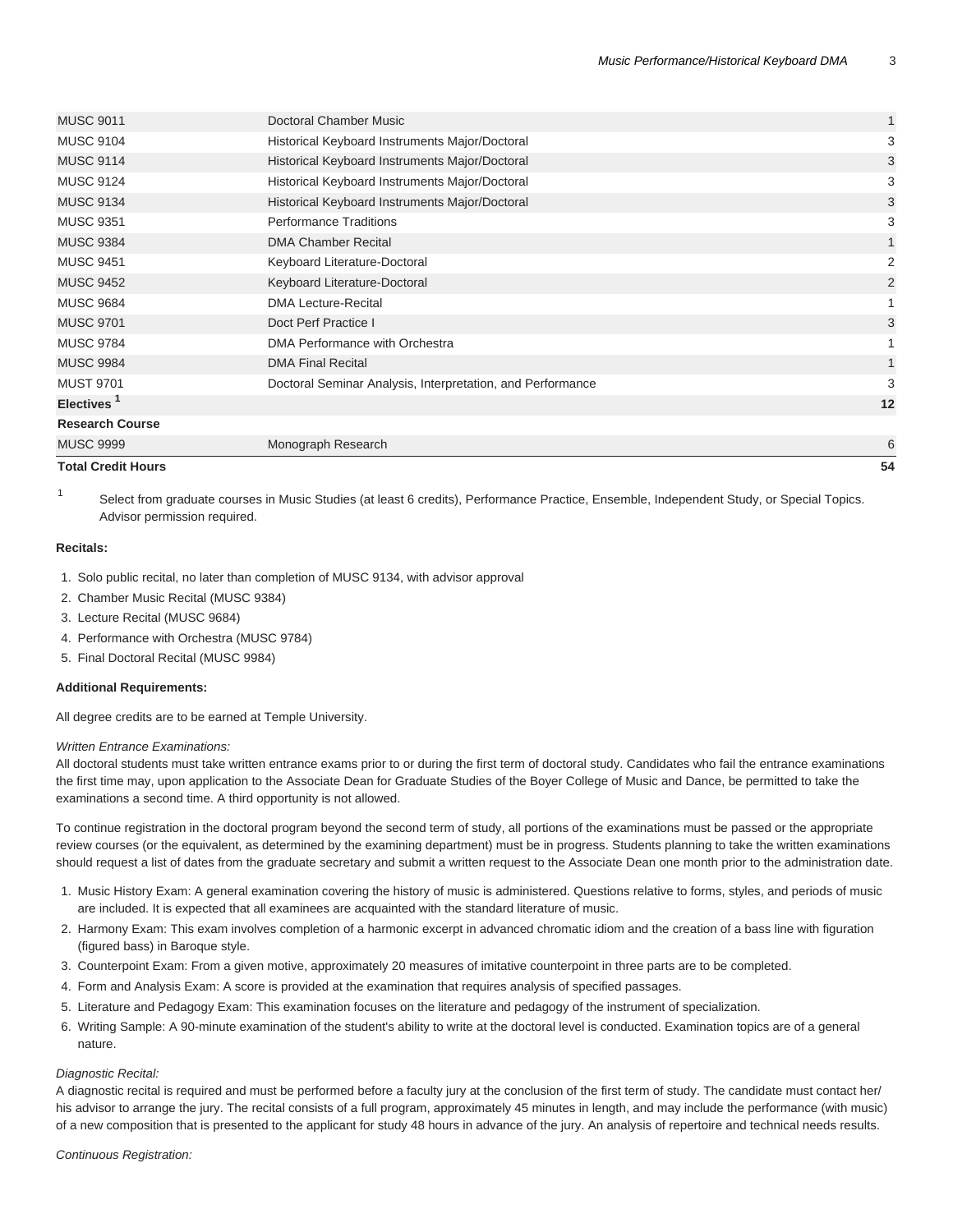Continuous registration of at least 3 credits must be maintained each term, with the exception of Summer, from the time of acceptance into the D.M.A. program in Music Performance until the completion of all coursework.

#### Continuation in the D.M.A. Program:

Each course or seminar requires an end-of-term final grade based on papers prepared, recitals presented, discussion, and/or examinations taken during the course of the term. Each term of private study culminates in a performance examination or jury, except during terms in which the student has presented one of the required adjudicated recitals. Screening for continuance in the program after the first term of study is conducted at adjudicated recitals, end-of-the-term juries, and major examinations. This ensures that only the most qualified students continue beyond the early stages of the program.

For all doctoral programs, only grades from "A" to "B-" can be applied toward degree requirements. Grades of less than "B-" cannot be counted toward the degree. If the student earns a grade of less than "B-," s/he may, with permission of the department chair and the Associate Dean, retake the term of study one additional time. The same applies to recitals.

#### Professional Development Policy:

In addition to taking the required subjects for their degrees, all students in the Boyer College of Music and Dance are obligated to serve in a number of capacities in order to enrich their academic and musical expertise. Boyer College of Music and Dance believes that such experiences give impetus to successful professional careers. Among the duties that may be required are conducting laboratory classes; tutoring; teaching private lessons; coaching; participating in the distribution and inventory control of Temple University-owned musical instruments and instructional materials; participating in ensembles; accompanying; performing at admissions and open house events; supervising performance classes; and engaging in other academic activities.

#### Performing Ensembles:

- 1. Touring: All students in touring performing ensembles are required to participate in all scheduled tours. These tours, usually one or two weeks in length, often take place immediately after termination of terms. Students must arrange their schedules to accommodate this requirement.
- 2. Non-Credit Participation: With special permission, graduate students for whom there is no ensemble requirement, or where previous ensemble credits exceed the graduation requirement, may participate in choral and instrumental ensembles without cost, with prior permission from the ensemble director, the department chair, and the Associate Dean.

#### Independent Study Courses:

Independent study courses provide a special opportunity for graduate students to work in a highly individualized setting with one or more faculty members. All such study must receive the approval of the faculty member providing the instruction, the students' major advisor, and the Associate Dean. Approval will be granted only after the student has presented a detailed description of the intended independent study project. Approval of independent study projects will be granted only for students whose academic and musical record provides substantial support for the benefits of this type of study. In no case may more than 20% of a graduate student's curriculum be taken as independent study. Private lessons beyond those required in the curriculum are not an appropriate form of independent study.

#### Acceptable English:

All students, including those for whom English is not the native language, are expected to present all written work in acceptable English. No double standard exists to differentiate students on the basis of proficiency in the use of the English language. Students are also responsible for becoming familiar with the College's statement on plagiarism and academic honesty.

#### Graduate Private Lesson Policy:

Weekly one-hour private lessons are provided for all matriculated master's and doctoral performance majors in good standing, provided at least three additional credits of programmatically required graduate-level study are taken simultaneously. A \$250 per term lesson fee (subject to change without notice) is charged for all private lessons. Tuition remission may not be used to cover the private lesson fee.

The four terms of private lessons must be taken consecutively, with the exception of summers. Any deviation from this must have the approval of the advisor, department chair, and the Associate Dean of the Boyer College of Music and Dance. Graduate assistantships and other forms of Universitysponsored financial aid do not cover private lesson and recital extension fees.

#### Written Preliminary Examinations:

The written preliminary examinations may be taken during the final term of coursework, but no later than in the term after completion of coursework. They are administered several times each calendar year, and span two consecutive days of six hours of examination each day. Written and performance examinations should be taken no later than the end of the fifth year to allow for the successful completion of the Final Recital and the writing of the monograph. Preliminary examinations must be successfully completed before formal work on the monograph may be undertaken and before the Final Recital may be presented.

Students planning to take the written examinations should request a list of dates from the graduate secretary and submit a written request to the Associate Dean one month prior to the administration date. Students are then notified in writing of the specific dates and administration times of the preliminary examinations for which they have been scheduled.

The examinations consist of questions relating to the major and minor areas and to musical style; require the student to comment articulately on the style and historical significance of musical compositions; and entail the student discussing and defending the principles of performance on the basis of which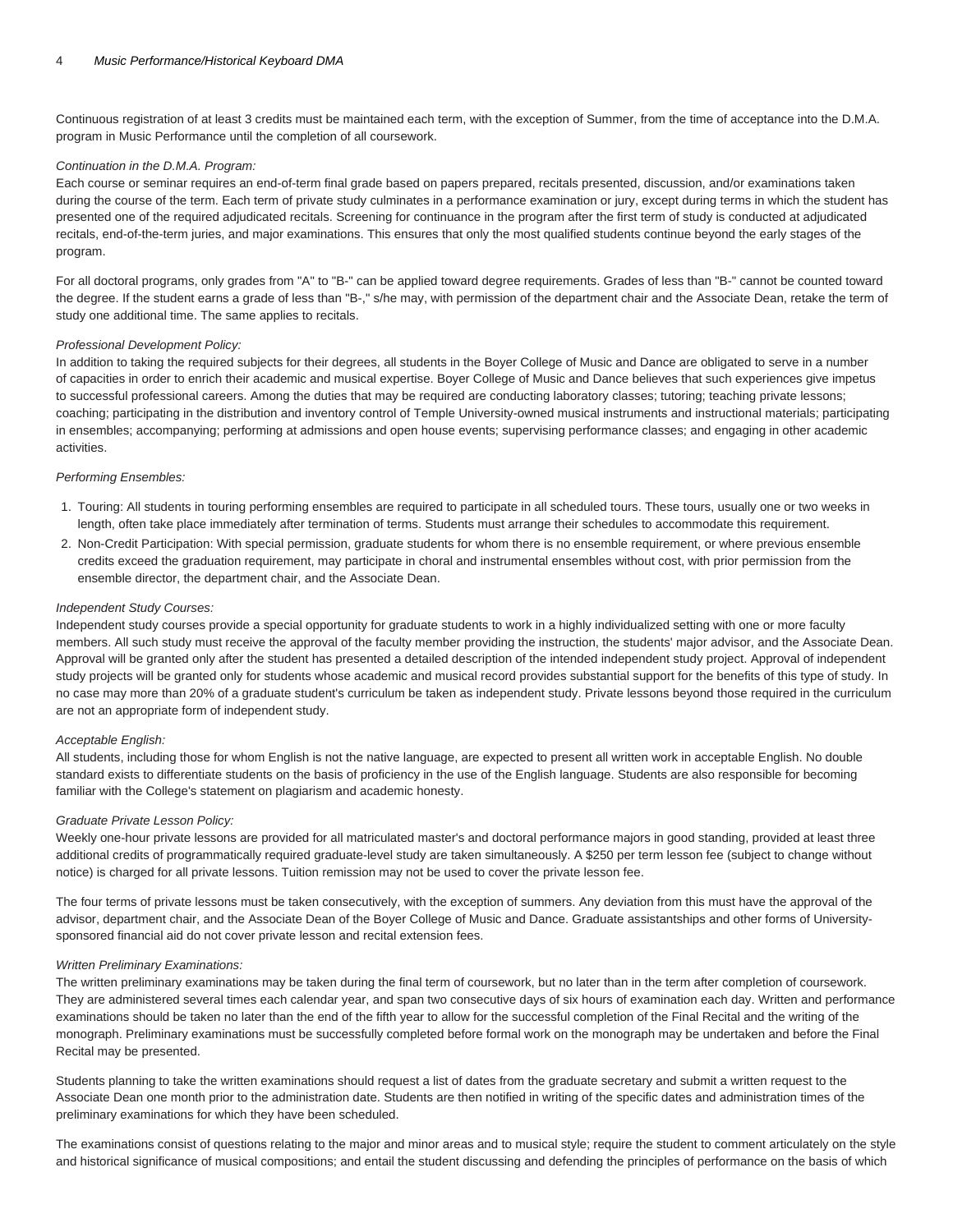s/he would undertake to perform any composition in her/his major area. The questions are prepared by faculty members within the student's major and minor subject areas. At least two graduate faculty members read each section of the written preliminary examinations. Students typically are graded "Pass" or "Fail" based on a consensus of the examination readers.

#### Oral Preliminary Examinations:

For those students who pass the written preliminary examinations, no oral preliminary examination is required. (This refers only to the oral preliminary examination and does not refer in any way to the oral defense of the dissertation/monograph.)

If a student fails one or more portions of the written preliminary examination, an oral examination is administered by the major advisor and a minimum of two additional faculty members. In the case of failure in one subject area, two members of that department are asked by the student's major advisor to participate with the major advisor in the examination. In the case of failure in more than one subject area, at least one faculty member from each of the departments in which the failure occurred is asked by the student's major advisor to participate in the examination.

The examination is to be a formal oral examination rather than an informal meeting with graduate faculty from departments in which the examination revealed that the student needs further work. This does not preclude such informal meetings, however, in preparation for the oral examination. Upon passing the oral examination, the student, as advised by the examining committee, is permitted to schedule a second and final attempt at the failed portions of the written examination.

#### Final Recital and Monograph Proposal:

After the successful completion of the written preliminary examinations, MUSC 9984 DMA Final Recital and written monograph are undertaken in consultation with the major advisor, the department chair, and the Doctoral Advisory Committee (DAC). The DAC shall be appointed by the Associate Dean to adjudicate the Final Recital and to guide the student in writing both the monograph proposal and the final document itself. When the student, in consultation with the major advisor and department chair, has identified a tentative advisory committee, the chair gives those names to the Associate Dean for consideration. The Associate Dean appoints the DAC. The DAC consists of no fewer than three persons: two faculty members from within the department, and a third person from outside the department. Members of the DAC serve as the adjudicators of the Final Recital.

After a proposal for the monograph has been developed by the student in consultation with the DAC, the student prepares a final copy for approval. Each member of the DAC must sign the final proposal. Once all DAC members have signed the title page, the student copies the final proposal and delivers within 30 days one copy to each member of the DAC, the department chair, the Associate Dean, and the Graduate School. Students register for MUSC 9999 after the proposal has been officially approved. Doctoral candidates are required to register for a minimum of 6 credit hours of MUSC 9999 Monograph Research during their program as a whole and must register for a minimum of 1 such credit each term.

#### Recital Extension:

Students withdrawing from the recital requirement during the recital term will receive an Incomplete and must register for extended study for non-degree credit (MUSC 5000 Recital Extension for 2 credits). Recital Extension must be taken each term until the recital has been presented. This course will be offered on a "Credit/No Credit" basis only. Upon satisfactory completion of the recital, the Incomplete for the recital course will be replaced by a letter grade and MUSC 5000 Recital Extension will be issued a grade of "CR." Credit derived from Recital Extension will not be counted toward degree requirements.

- 1. Recital Extension Fees: Tuition for these additional terms of private study will be the cost of 2 graduate credits plus a \$400 Recital Extension fee. Graduate assistantships and other forms of University-sponsored financial aid do not cover the Recital Extension fee.
- 2. Exceptions to Recital Extension:
	- a. Students who perform their recitals during the first three weeks of the Spring term are not required to register for Recital Extension that term.
	- b. Students who register for Recital Extension during the Summer may perform their recitals during the first three weeks of the Fall term. However, if the student does not take Recital Extension during the Summer, s/he may not present the recital in the Fall term, regardless of the date, without also registering for the Fall term of Recital Extension.
- 3. Failure to Present Recital: The degree status of students who are unable to present a recital after one term of Recital Extension will be reviewed by the Associate Dean and the major advisor, who, in consultation with the major teacher and department, will determine whether or not the student may continue in the program. Inability to present the recital after one term of Recital Extension may be grounds for dismissal from the degree program for failing to maintain reasonable academic progress.

#### Final Oral Examination:

When the monograph is complete, the major advisor of the Doctoral Advisory Committee (DAC) asks the Associate Dean to appoint an outside reader. The DAC plus the outside reader constitute the Dissertation Examining Committee (DEC) for the monograph defense. Doctoral candidates must schedule a defense of the monograph with the Associate Dean at least one month before the requested defense date. Forms to schedule the defense are available from the graduate secretary.

Doctoral candidates must submit a defense copy of the monograph to members of the DEC and the Associate Dean at least two weeks prior to the defense. Students should register for MUSC 9999 Monograph Research (1-6 credits) each term, Fall and Spring, until the final project has been successfully defended. Doctoral candidates are required to register for a minimum of 6 credit hours of MUSC 9999 during their program as a whole, but must register for a minimum of one such credit each term.

Incompletes: